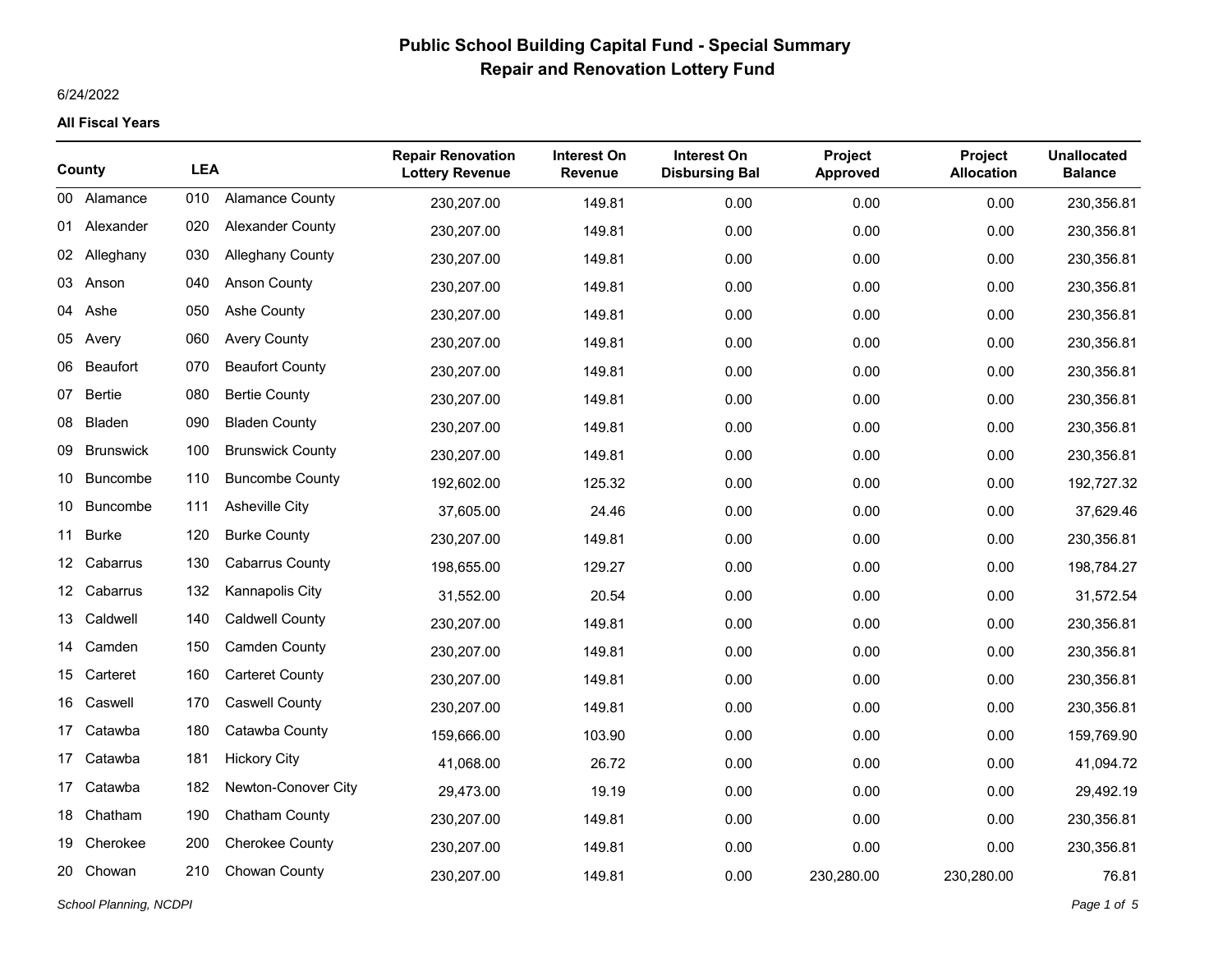## 6/24/2022

|    | County       | <b>LEA</b> |                          | <b>Repair Renovation</b><br><b>Lottery Revenue</b> | <b>Interest On</b><br><b>Revenue</b> | <b>Interest On</b><br><b>Disbursing Bal</b> | <b>Project</b><br><b>Approved</b> | Project<br><b>Allocation</b> | <b>Unallocated</b><br><b>Balance</b> |
|----|--------------|------------|--------------------------|----------------------------------------------------|--------------------------------------|---------------------------------------------|-----------------------------------|------------------------------|--------------------------------------|
| 21 | Clay         | 220        | <b>Clay County</b>       | 230,207.00                                         | 116.06                               | 17.85                                       | 101,464.00                        | 101,464.00                   | 128,876.91                           |
|    | 22 Cleveland | 230        | <b>Cleveland County</b>  | 230,207.00                                         | 149.81                               | 0.00                                        | 0.00                              | 0.00                         | 230,356.81                           |
| 23 | Columbus     | 240        | <b>Columbus County</b>   | 162,080.00                                         | 105.47                               | 0.00                                        | 0.00                              | 0.00                         | 162,185.47                           |
| 23 | Columbus     | 241        | <b>Whiteville City</b>   | 68,127.00                                          | 44.34                                | 0.00                                        | 0.00                              | 0.00                         | 68,171.34                            |
| 24 | Craven       | 250        | <b>Craven County</b>     | 230,207.00                                         | 149.81                               | 0.00                                        | 0.00                              | 0.00                         | 230,356.81                           |
| 25 | Cumberland   | 260        | <b>Cumberland County</b> | 230,207.00                                         | 149.81                               | 0.00                                        | 0.00                              | 0.00                         | 230,356.81                           |
| 26 | Currituck    | 270        | <b>Currituck County</b>  | 230,207.00                                         | 149.81                               | 0.00                                        | 0.00                              | 0.00                         | 230,356.81                           |
| 27 | Dare         | 280        | Dare County              | 230,207.00                                         | 149.81                               | 0.00                                        | 0.00                              | 0.00                         | 230,356.81                           |
| 28 | Davidson     | 290        | Davidson County          | 178,952.00                                         | 108.30                               | 148.26                                      | 24,500.00                         | 24,500.00                    | 154,708.56                           |
| 28 | Davidson     | 291        | <b>Lexington City</b>    | 29.636.00                                          | 19.29                                | 0.00                                        | 0.00                              | 0.00                         | 29,655.29                            |
| 28 | Davidson     | 292        | Thomasville City         | 21,619.00                                          | 14.07                                | 0.00                                        | 0.00                              | 0.00                         | 21,633.07                            |
| 29 | Davie        | 300        | Davie County             | 230,207.00                                         | 149.81                               | 0.00                                        | 0.00                              | 0.00                         | 230,356.81                           |
| 30 | Duplin       | 310        | <b>Duplin County</b>     | 230,207.00                                         | 149.81                               | 0.00                                        | 0.00                              | 0.00                         | 230,356.81                           |
| 31 | Durham       | 320        | Durham County            | 230,207.00                                         | 149.81                               | 0.00                                        | 0.00                              | 0.00                         | 230,356.81                           |
| 32 | Edgecombe    | 330        | <b>Edgecombe County</b>  | 230,207.00                                         | 149.81                               | 0.00                                        | 0.00                              | 0.00                         | 230,356.81                           |
|    | 33 Forsyth   | 340        | Forsyth County           | 230,207.00                                         | 149.81                               | 0.00                                        | 0.00                              | 0.00                         | 230,356.81                           |
| 34 | Franklin     | 350        | <b>Franklin County</b>   | 230,207.00                                         | 149.81                               | 0.00                                        | 0.00                              | 0.00                         | 230,356.81                           |
| 35 | Gaston       | 360        | <b>Gaston County</b>     | 230,207.00                                         | 149.81                               | 0.00                                        | 0.00                              | 0.00                         | 230,356.81                           |
| 36 | Gates        | 370        | <b>Gates County</b>      | 230,207.00                                         | 149.81                               | 0.00                                        | 0.00                              | 0.00                         | 230,356.81                           |
| 37 | Graham       | 380        | <b>Graham County</b>     | 230,207.00                                         | 149.81                               | 0.00                                        | 0.00                              | 0.00                         | 230,356.81                           |
| 38 | Granville    | 390        | <b>Granville County</b>  | 230,207.00                                         | 149.81                               | 0.00                                        | 0.00                              | 0.00                         | 230,356.81                           |
| 39 | Greene       | 400        | <b>Greene County</b>     | 230,207.00                                         | 149.81                               | 0.00                                        | 0.00                              | 0.00                         | 230,356.81                           |
| 40 | Guilford     | 410        | <b>Guilford County</b>   | 230,207.00                                         | 149.81                               | 0.00                                        | 0.00                              | 0.00                         | 230,356.81                           |
| 41 | Halifax      | 420        | <b>Halifax County</b>    | 85,361.00                                          | 55.55                                | 0.00                                        | 0.00                              | 0.00                         | 85,416.55                            |
|    | 41 Halifax   | 421        | Roanoke Rapids City      | 114,380.00                                         | 74.43                                | 0.00                                        | 0.00                              | 0.00                         | 114,454.43                           |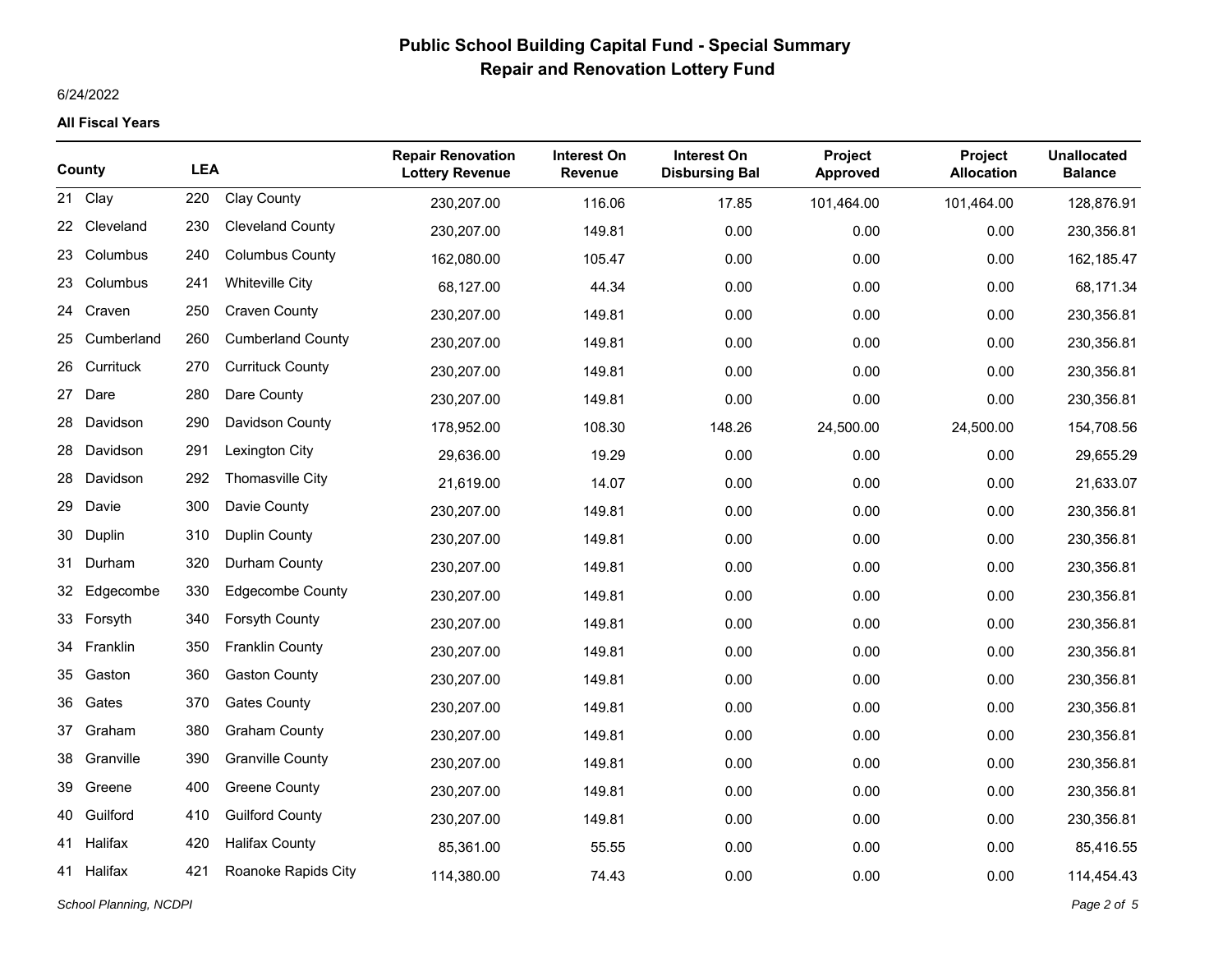## 6/24/2022

|                        | County      | <b>LEA</b> |                           | <b>Repair Renovation</b><br><b>Lottery Revenue</b> | <b>Interest On</b><br><b>Revenue</b> | <b>Interest On</b><br><b>Disbursing Bal</b> | Project<br><b>Approved</b> | Project<br><b>Allocation</b> | <b>Unallocated</b><br><b>Balance</b> |
|------------------------|-------------|------------|---------------------------|----------------------------------------------------|--------------------------------------|---------------------------------------------|----------------------------|------------------------------|--------------------------------------|
|                        | 41 Halifax  | 422        | Weldon City               | 30,466.00                                          | 19.82                                | 0.00                                        | 0.00                       | 0.00                         | 30,485.82                            |
|                        | 42 Harnett  | 430        | <b>Harnett County</b>     | 230,207.00                                         | 149.81                               | 0.00                                        | 0.00                       | 0.00                         | 230,356.81                           |
|                        | 43 Haywood  | 440        | <b>Haywood County</b>     | 230,207.00                                         | 149.81                               | 0.00                                        | 0.00                       | 0.00                         | 230,356.81                           |
| 44                     | Henderson   | 450        | <b>Henderson County</b>   | 230,207.00                                         | 149.81                               | 0.00                                        | 0.00                       | 0.00                         | 230,356.81                           |
|                        | 45 Hertford | 460        | <b>Hertford County</b>    | 230,207.00                                         | 149.81                               | 0.00                                        | 0.00                       | 0.00                         | 230,356.81                           |
|                        | 46 Hoke     | 470        | <b>Hoke County</b>        | 230,207.00                                         | 149.81                               | 0.00                                        | 0.00                       | 0.00                         | 230,356.81                           |
| 47                     | Hyde        | 480        | <b>Hyde County</b>        | 230,207.00                                         | 149.81                               | 0.00                                        | 0.00                       | 0.00                         | 230,356.81                           |
| 48                     | Iredell     | 490        | Iredell County            | 177,258.00                                         | 115.34                               | 0.00                                        | 0.00                       | 0.00                         | 177,373.34                           |
| 48                     | Iredell     | 491        | Mooresville City          | 52,949.00                                          | 34.46                                | 0.00                                        | 0.00                       | 0.00                         | 52,983.46                            |
| 49                     | Jackson     | 500        | Jackson County            | 230,207.00                                         | 149.81                               | 0.00                                        | 0.00                       | 0.00                         | 230,356.81                           |
| 50                     | Johnston    | 510        | Johnston County           | 230,207.00                                         | 149.81                               | 0.00                                        | 0.00                       | 0.00                         | 230,356.81                           |
| 51                     | Jones       | 520        | Jones County              | 230,207.00                                         | 149.81                               | 0.00                                        | 0.00                       | 0.00                         | 230,356.81                           |
|                        | 52 Lee      | 530        | Lee County                | 230,207.00                                         | 149.81                               | 0.00                                        | 0.00                       | 0.00                         | 230,356.81                           |
| 53                     | Lenoir      | 540        | Lenoir County             | 230,207.00                                         | 149.81                               | 0.00                                        | 0.00                       | 0.00                         | 230,356.81                           |
| 54                     | Lincoln     | 550        | <b>Lincoln County</b>     | 230,207.00                                         | 149.81                               | 0.00                                        | 230,350.00                 | 230,350.00                   | 6.81                                 |
|                        | 55 Macon    | 560        | <b>Macon County</b>       | 230,207.00                                         | 149.81                               | 0.00                                        | 0.00                       | 0.00                         | 230,356.81                           |
| 56                     | Madison     | 570        | <b>Madison County</b>     | 230,207.00                                         | 149.81                               | 0.00                                        | 0.00                       | 0.00                         | 230,356.81                           |
| 57                     | Martin      | 580        | <b>Martin County</b>      | 230,207.00                                         | 149.81                               | 0.00                                        | 0.00                       | 0.00                         | 230,356.81                           |
| 58                     | McDowell    | 590        | <b>McDowell County</b>    | 230,207.00                                         | 149.81                               | 0.00                                        | 0.00                       | 0.00                         | 230,356.81                           |
| 59                     | Mecklenburg | 600        | <b>Mecklenburg County</b> | 230,207.00                                         | 149.81                               | 0.00                                        | 0.00                       | 0.00                         | 230,356.81                           |
| 60                     | Mitchell    | 610        | <b>Mitchell County</b>    | 230,207.00                                         | 149.81                               | 0.00                                        | 0.00                       | 0.00                         | 230,356.81                           |
| 61                     | Montgomery  | 620        | <b>Montgomery County</b>  | 230,207.00                                         | 149.81                               | 0.00                                        | 0.00                       | 0.00                         | 230,356.81                           |
|                        | 62 Moore    | 630        | Moore County              | 230,207.00                                         | 149.81                               | 0.00                                        | 0.00                       | 0.00                         | 230,356.81                           |
| 63                     | Nash        | 640        | Nash County               | 230,207.00                                         | 149.81                               | 0.00                                        | 0.00                       | 0.00                         | 230,356.81                           |
| 64                     | New Hanover | 650        | New Hanover County        | 230,207.00                                         | 149.81                               | 0.00                                        | 0.00                       | 0.00                         | 230,356.81                           |
| School Planning, NCDPI |             |            |                           |                                                    |                                      |                                             |                            |                              | Page 3 of 5                          |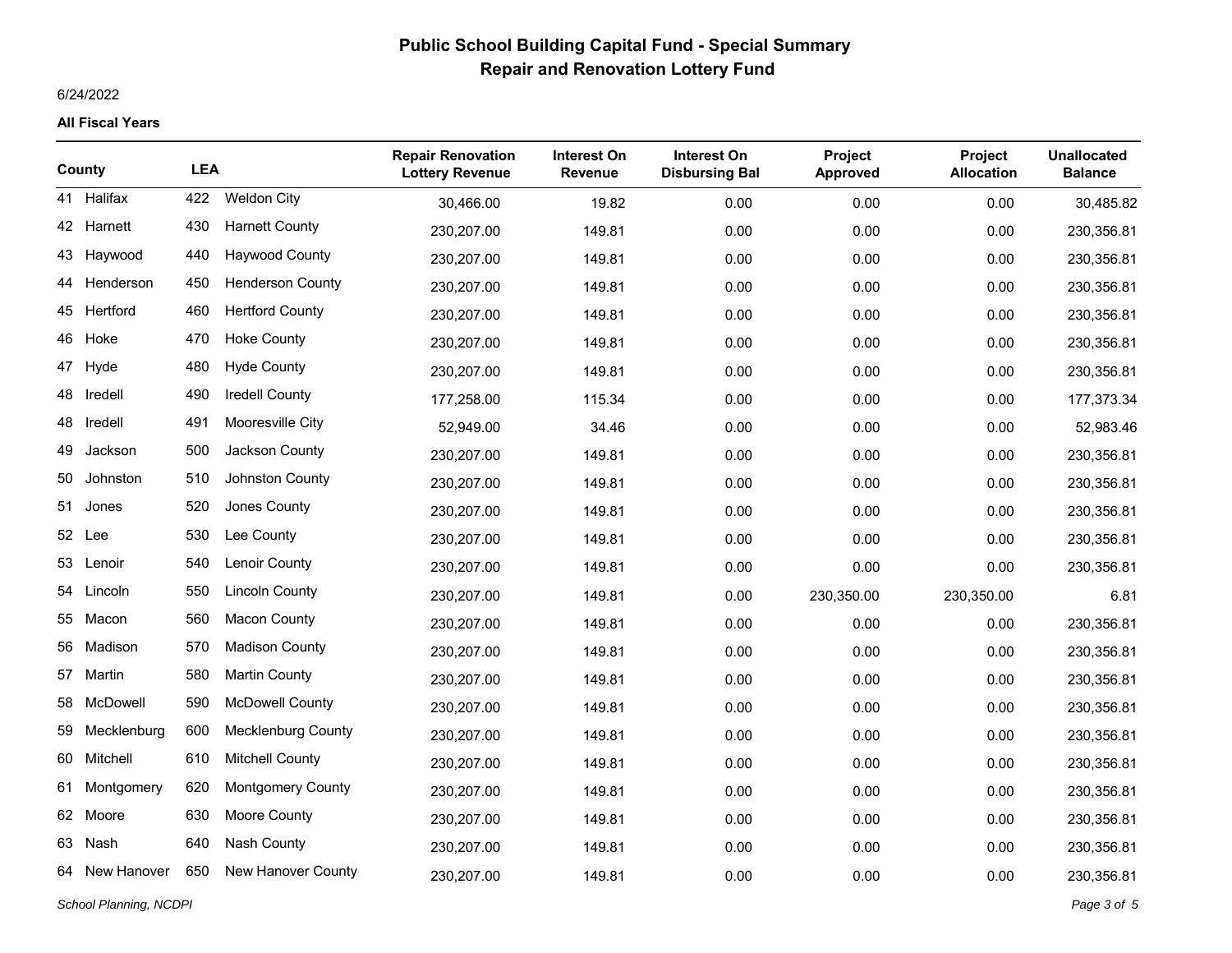## 6/24/2022

|    | County         | <b>LEA</b> |                           | <b>Repair Renovation</b><br><b>Lottery Revenue</b> | <b>Interest On</b><br><b>Revenue</b> | Interest On<br><b>Disbursing Bal</b> | Project<br><b>Approved</b> | Project<br><b>Allocation</b> | <b>Unallocated</b><br><b>Balance</b> |
|----|----------------|------------|---------------------------|----------------------------------------------------|--------------------------------------|--------------------------------------|----------------------------|------------------------------|--------------------------------------|
|    | 65 Northampton | 660        | Northampton County        | 230,207.00                                         | 149.81                               | 0.00                                 | 0.00                       | 0.00                         | 230,356.81                           |
| 66 | Onslow         | 670        | <b>Onslow County</b>      | 230,207.00                                         | 149.81                               | 0.00                                 | 0.00                       | 0.00                         | 230,356.81                           |
| 67 | Orange         | 680        | <b>Orange County</b>      | 85,069.00                                          | 55.36                                | 0.00                                 | 0.00                       | 0.00                         | 85,124.36                            |
| 67 | Orange         | 681        | Chapel Hill-Carrboro City | 145,138.00                                         | 94.45                                | 0.00                                 | 0.00                       | 0.00                         | 145,232.45                           |
| 68 | Pamlico        | 690        | Pamlico County            | 230,207.00                                         | 149.81                               | 0.00                                 | 0.00                       | 0.00                         | 230,356.81                           |
| 69 | Pasquotank     | 700        | Pasquotank County         | 230,207.00                                         | 149.81                               | 0.00                                 | 0.00                       | 0.00                         | 230,356.81                           |
|    | 70 Pender      | 710        | Pender County             | 230,207.00                                         | 149.81                               | 0.00                                 | 0.00                       | 0.00                         | 230,356.81                           |
| 71 | Perguimans     | 720        | <b>Perquimans County</b>  | 230,207.00                                         | 149.81                               | 0.00                                 | 0.00                       | 0.00                         | 230,356.81                           |
|    | 72 Person      | 730        | Person County             | 230,207.00                                         | 149.81                               | 0.00                                 | 0.00                       | 0.00                         | 230,356.81                           |
| 73 | Pitt           | 740        | <b>Pitt County</b>        | 230,207.00                                         | 149.81                               | 0.00                                 | 0.00                       | 0.00                         | 230,356.81                           |
|    | 74 Polk        | 750        | Polk County               | 230,207.00                                         | 149.81                               | 0.00                                 | 0.00                       | 0.00                         | 230,356.81                           |
| 75 | Randolph       | 760        | Randolph County           | 178,167.00                                         | 115.94                               | 0.00                                 | 0.00                       | 0.00                         | 178,282.94                           |
|    | 75 Randolph    | 761        | Asheboro City             | 52,040.00                                          | 33.86                                | 0.00                                 | 0.00                       | 0.00                         | 52,073.86                            |
| 76 | Richmond       | 770        | <b>Richmond County</b>    | 230,207.00                                         | 149.81                               | 0.00                                 | 0.00                       | 0.00                         | 230,356.81                           |
| 77 | Robeson        | 780        | Robeson County            | 230,207.00                                         | 149.81                               | 0.00                                 | 0.00                       | 0.00                         | 230,356.81                           |
| 78 | Rockingham     | 790        | <b>Rockingham County</b>  | 230,207.00                                         | 149.81                               | 0.00                                 | 0.00                       | 0.00                         | 230,356.81                           |
| 79 | Rowan          | 800        | Rowan County              | 230,207.00                                         | 149.81                               | 0.00                                 | 0.00                       | 0.00                         | 230,356.81                           |
| 80 | Rutherford     | 810        | <b>Rutherford County</b>  | 230,207.00                                         | 149.81                               | 0.00                                 | 0.00                       | 0.00                         | 230,356.81                           |
| 81 | Sampson        | 820        | Sampson County            | 167,747.00                                         | 109.15                               | 0.00                                 | 0.00                       | 0.00                         | 167,856.15                           |
| 81 | Sampson        | 821        | <b>Clinton City</b>       | 62,460.00                                          | 40.64                                | 0.00                                 | 0.00                       | 0.00                         | 62,500.64                            |
|    | 82 Scotland    | 830        | <b>Scotland County</b>    | 230,207.00                                         | 149.81                               | 0.00                                 | 0.00                       | 0.00                         | 230,356.81                           |
| 83 | Stanly         | 840        | <b>Stanly County</b>      | 230,207.00                                         | 149.81                               | 0.00                                 | 30,000.00                  | 30,000.00                    | 200,356.81                           |
| 84 | Stokes         | 850        | <b>Stokes County</b>      | 230,207.00                                         | 149.81                               | 0.00                                 | 0.00                       | 0.00                         | 230,356.81                           |
| 85 | Surry          | 860        | <b>Surry County</b>       | 165,503.00                                         | 107.70                               | 0.00                                 | 0.00                       | 0.00                         | 165,610.70                           |
|    | 85 Surry       | 861        | <b>Elkin City</b>         | 27,546.00                                          | 17.93                                | 0.00                                 | 0.00                       | 0.00                         | 27,563.93                            |